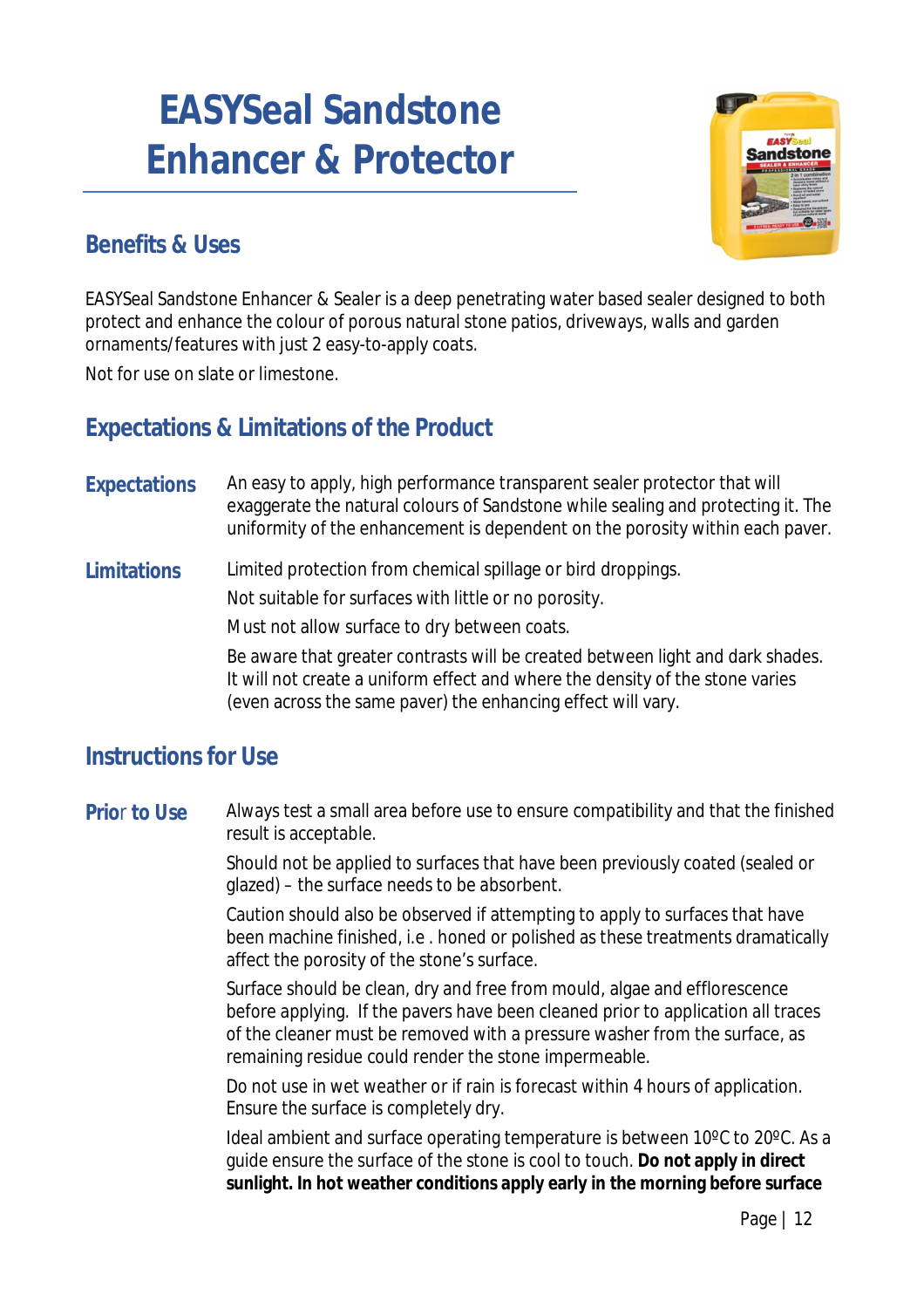#### **temperature starts to rise.**

Ensure footwear is clean or wear protectors to avoid contamination.

Keep pets away until surface is fully dry.

Clean tools and other equipment with warm soapy water immediately after use.

#### **Application** Use neat as supplied.

Do not pour the product directly on to the surface.

Apply a generous even coat on one paver at a time, finishing the application on the joint.

For particularly textured stone use a long pile roller or low pressure sprayer, for all other stone use a paint pad, short pile roller or low pressure sprayer.

Mop up pooling with a rag or lint free cloth as you go.

#### **Excessive product left on the surface will dry leaving a patchy or milky finish.**

To increase uniformity and deepen the enhancement, apply a second\* coat whilst the stone remains damp from the first coat. Timing depends on temperatures and stone type.

#### **\*The formulation is designed for a 2 coat application.**

Adding more coats will increase the effect and provide a higher level of protection.

For even greater colour enrichment apply a 3rd coat before the 2nd is dry.

Do not apply more than 3 coats.

#### **Applying another coat when the first is completely dry will leave a patchy or milky finish**.

Optimum performance is reached after 2-3 days.

Once an application has been applied do not walk or drive on the coated area for at least 4 hours after application. Allow product to cure for 24hrs before subjecting to heavy use - increase this time in cold, damp conditions.

NOTE: Coverage depends on the porosity of the surface and its texture. If the surface is particularly uneven or particularly porous, more liquid will be used.